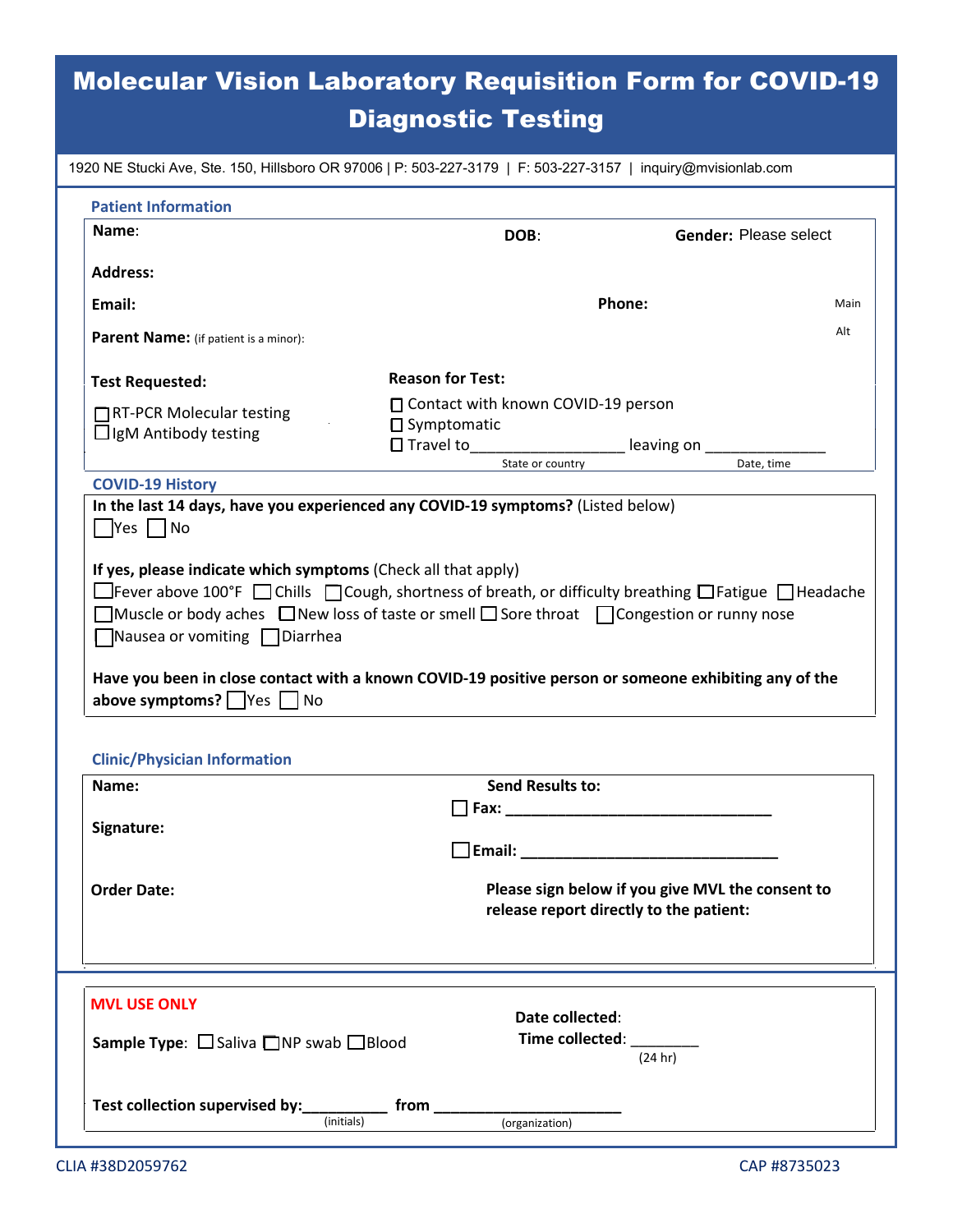## Molecular Vision Laboratory Requisition Form for COVID-19 Diagnostic Testing

1920 NE Stucki Ave, Ste. 150, Hillsboro OR 97006 | P: 503-227-3179 | F: 503-227-3157 | [inquiry@mvisionlab.com](mailto:inquiry@mvisionlab.com)

#### **REALD INFORMATION**

REALD is an effort to increase and standardize, Race, Ethnicity, Language, and Disability data collection across the Department of Human Services (DHS) and the Oregon Health Authority (OHA). REALD was advanced through the passage of House Bill 2134 passed by the Oregon legislature in 2013.

Your responses completely voluntary and confidential. They may be shared with OHA if we need to report your results to OHS. If you do not wish to provide an answer or feel uncomfortable doing so, you can indicate "Declined to answer".

#### **Race and Ethnicity**

- 1. How do you self-identify your race, ethnicity, country of origin, or ancestry?
- 2. Which of the following describes you racial or ethnic identity? Please check ALL that apply.

| Hispanic or Latino/a/x                     | American Indian or Alaskan Native             | Asian                    |  |  |
|--------------------------------------------|-----------------------------------------------|--------------------------|--|--|
| $\Box$ Central American                    | American Indian                               | $\Box$ Asian Indian      |  |  |
| $\Box$ Mexican                             | HAlaskan Native                               | $\Box$ Cambodian         |  |  |
| $\Box$ South American                      | $\Box$ Canadian Inuit, Metis, or First Nation | $\Box$ Chinese           |  |  |
| $\Box$ Other Hispanic or Latino/a/x        | Indigenous Mexican, Central American,         | $\square$ Communities of |  |  |
|                                            | or South American                             | Myanmar                  |  |  |
| <b>Native Hawaiian or Pacific Islander</b> | <b>Black or African American</b>              | $\Box$ Filipino/a        |  |  |
| $\Box$ Chamoru (Chamorro)                  | $\Box$ African American                       | $\Box$ Hmong             |  |  |
| $\Box$ Marshallese                         | $\Box$ Afro-Caribbean                         | $\Box$ Japanese          |  |  |
| $\Box$ Communities of the Micronesian      | $\Box$ Ethiopian                              | $\Box$ Korean            |  |  |
| Region                                     | $\Box$ Somali                                 | $\Box$ Laotian           |  |  |
| Native Hawaiian                            | $\Box$ Other African (Black)                  | $\Box$ South Asian       |  |  |
| $\Box$ Samoan                              | □ Other Black                                 | $\Box$ Vietnamese        |  |  |
| $\Box$ Other Pacific Islander              |                                               | $\Box$ Other Asian       |  |  |
| White                                      | Middle Eastern/Northern African               | <b>Other Categories</b>  |  |  |
| Eastern European                           | $\Box$ Northern African                       | $\Box$ Other             |  |  |
| <b>□</b> Slavic                            | $\Box$ Middle Eastern                         | $\Box$ Unknown           |  |  |
| $\Box$ Western European                    |                                               | Declined to answer       |  |  |
| $\lrcorner$ Other White                    |                                               |                          |  |  |

#### **Language**

- 3. In what language do you want to verbally communicate in?
- 4. What language do you want written communications?
- 5. If other than English was indicated for 3 or 4, do you want or need an interpreter to communicate with you? ☐ Yes ☐ No ☐ Unknown ☐ Declined
- 6. If yes, what type of interpreter is preferred? □Spoken language interpreter □ American Sign Language Interpreter □ Deaf Interpreter for DeafBlind and with additional barriers ☐ Contact sign language (PSE) interpreter
- 7. How well do you speak English? ☐ Very well ☐ Well ☐ Not Well ☐ Not at all ☐ Unknown ☐ Declined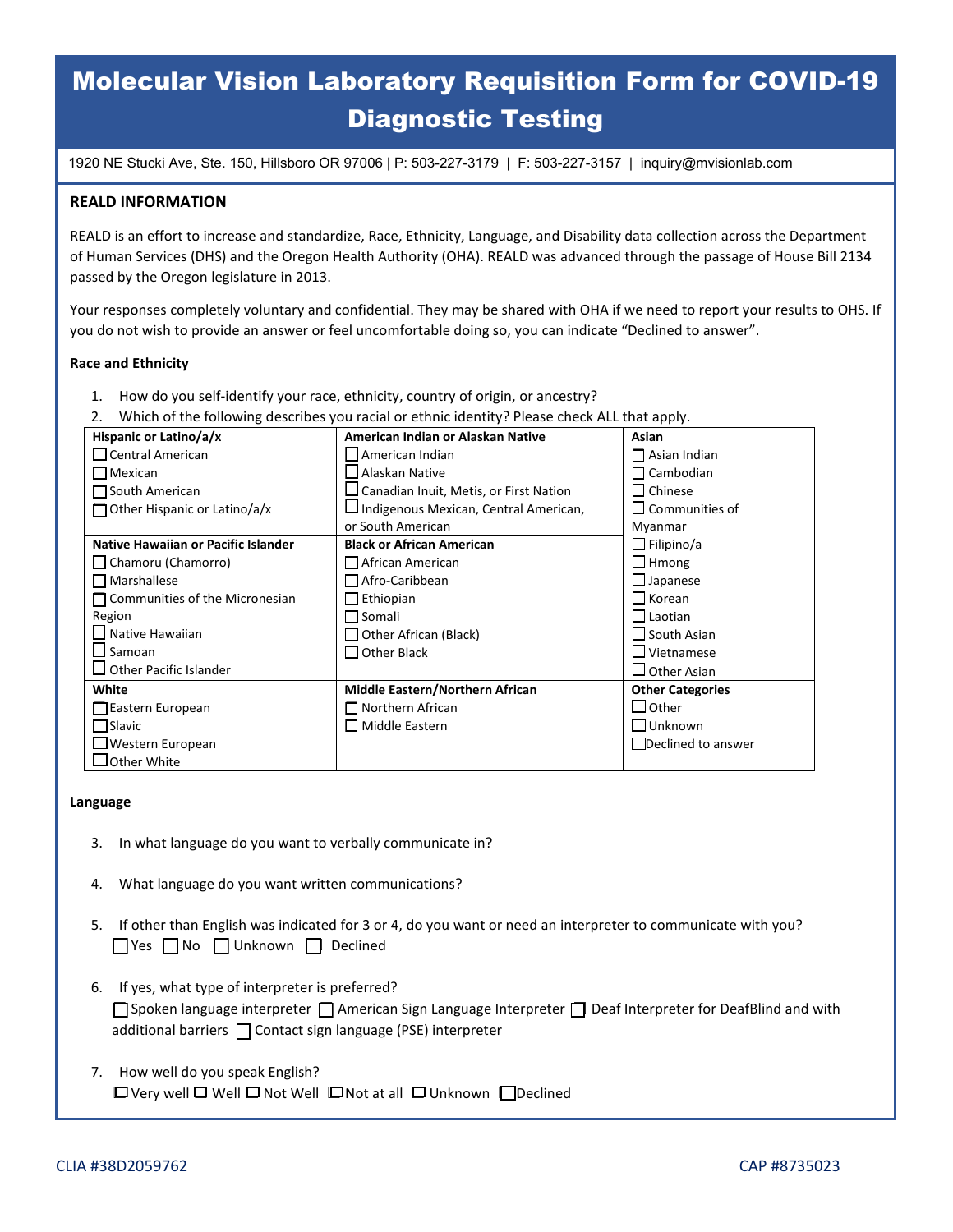## Molecular Vision Laboratory Requisition Form for COVID-19 Diagnostic Testing

1920 NE Stucki Ave, Ste. 150, Hillsboro OR 97006 | P: 503-227-3179 | F: 503-227-3157 | [inquiry@mvisionlab.com](mailto:inquiry@mvisionlab.com)

#### **REALD INFORMATION**

REALD is an effort to increase and standardize, Race, Ethnicity, Language, and Disability data collection across the Department of Human Services (DHS) and the Oregon Health Authority (OHA). REALD was advanced through the passage of House Bill 2134 passed by the Oregon legislature in 2013.

Your responses completely voluntary and confidential. This data may be shared with OHA if we need to report your results to OHS. If you do not wish to provide an answer or feel uncomfortable doing so, you can indicate "Declined to answer".

#### **Disability**

| 8.          | Do you have serious difficulty walking or climbing stairs? $\Box$ Yes at age ________ no nunknown numbelined                                                                                                                                                                                                                                        |  |  |  |  |
|-------------|-----------------------------------------------------------------------------------------------------------------------------------------------------------------------------------------------------------------------------------------------------------------------------------------------------------------------------------------------------|--|--|--|--|
| 9.          | Because of a physical, mental, or emotional condition, do you have serious difficulty concentrating, remembering, or<br>making decisions? □ Yes at age ________ □ No □ Unknown □ Declined                                                                                                                                                           |  |  |  |  |
|             | 10. Do you have difficulty dressing or bathing? $\Box$ Yes at age ________ $\Box$ No $\Box$ Unknown $\Box$ Declined                                                                                                                                                                                                                                 |  |  |  |  |
|             | 11. Do you have serious difficulty learning how to do things most people their age can learn?<br>$\Box$ Yes at age $\Box$ No $\Box$ Unknown $\Box$ Declined                                                                                                                                                                                         |  |  |  |  |
|             | 12. Using your usual (customary) language, do you have serious difficulty communicating?<br>□ Yes at age ________ □ No □ Unknown □ Declined                                                                                                                                                                                                         |  |  |  |  |
| <b>SOGI</b> | 13. What first and last name do you want to use?                                                                                                                                                                                                                                                                                                    |  |  |  |  |
|             | 14. What pronouns do you use? Check all that apply<br>□She/her □ He/Him □ They/Them □ Ella □ Elle □ Elles □ No pronouns, use my name<br>□ Specify: ________________ □ Don't know □ I don't know what this question is asking □ Declined to answer                                                                                                   |  |  |  |  |
|             | 15. How do you describe your gender? Check all that apply<br>$\Box$ Man or Boy $\Box$ Agender/No gender $\Box$ Feminine leaning $\Box$ Masculine leaning<br>$\Box$ Woman or Girl<br>□ Non-binary □ Questioning □ Specify: ________________ □ Don't know □ I don't know what this<br>$\Box$ estion is asking $\Box$ Declined to answer               |  |  |  |  |
|             | 16. Are you transgender?<br>$\Box$ Yes $\Box$ No $\Box$ Specify: $\Box$ Don't know $\Box$ I don't know what this question is asking $\Box$<br>Declined to answer                                                                                                                                                                                    |  |  |  |  |
|             | 17. How do you describe your sexual orientation or sexual identity?<br>□ Same-Gender Loving □ Lesbian □ Gay □ Bisexual<br>$\Box$ Straight<br>$\Box$ Pansexual<br>$\Box$ Asexual<br>□ Don't know □ I don't know what this<br>$\Box$ Questioning $\Box$ Specify: ____________________<br>$\Box$ Queer<br>question is asking $\Box$ Declined to answer |  |  |  |  |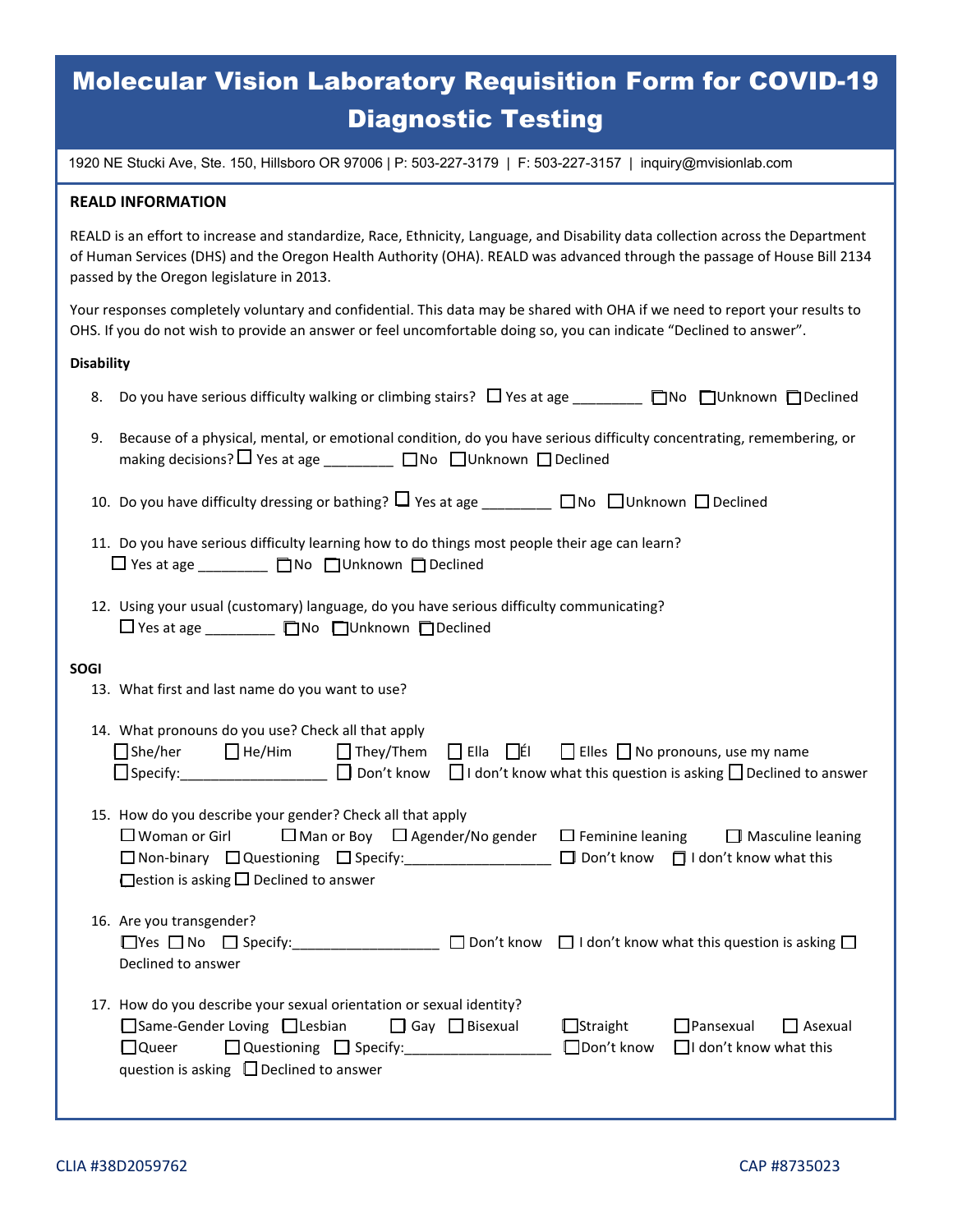## Molecular Vision Laboratory informed consent for COVID-19 testing

1920 NE Stucki Ave, Ste. 150, Hillsboro OR 97006 | P: 503-227-3179 | F: 503-227-3157 | inquiry@mvisionlab.com

### **Patient Consent**

### **Please carefully read the following informed consent**

- 1. I authorize Molecular Vision Laboratory to conduct diagnostic testing on the sample I have provided for SARS-CoV-2, the virus causing COVID-19.
- 2. I authorize my test results to be disclosed to the county, state, or to any other governmental entity as may be required by law.
- 3. I acknowledge that a positive test result is an indication that I must continue to self-isolate in an effort to avoid infecting others.
- 4. I understand that I am not creating a patient relationship with Molecular Vision Laboratory by participating in testing. I understand the testing unit is not acting as my medical provider. Testing does not replace treatment by my medical provider. I assume complete and full responsibility to take appropriate action with regards to my test results. I agree I will seek medical advice, care and treatment from my medical provider if I have questions or concerns, or if my condition worsens.
- 5. I understand that, as with any medical test, there is the potential for false positive or false negative test.
- 6. I understand that if positive, my sample may be sent to another laboratory to confirm this result.

I, the undersigned, have been informed about the test purpose, procedures, possible benefits and risks, and I have received a copy of this Informed consent. I have been given the opportunity to ask questions before I sign, and I have been told that I can ask other questions at any time. I voluntarily agree to testing for COVID-19.

Signature of patient/guardian discussed by Date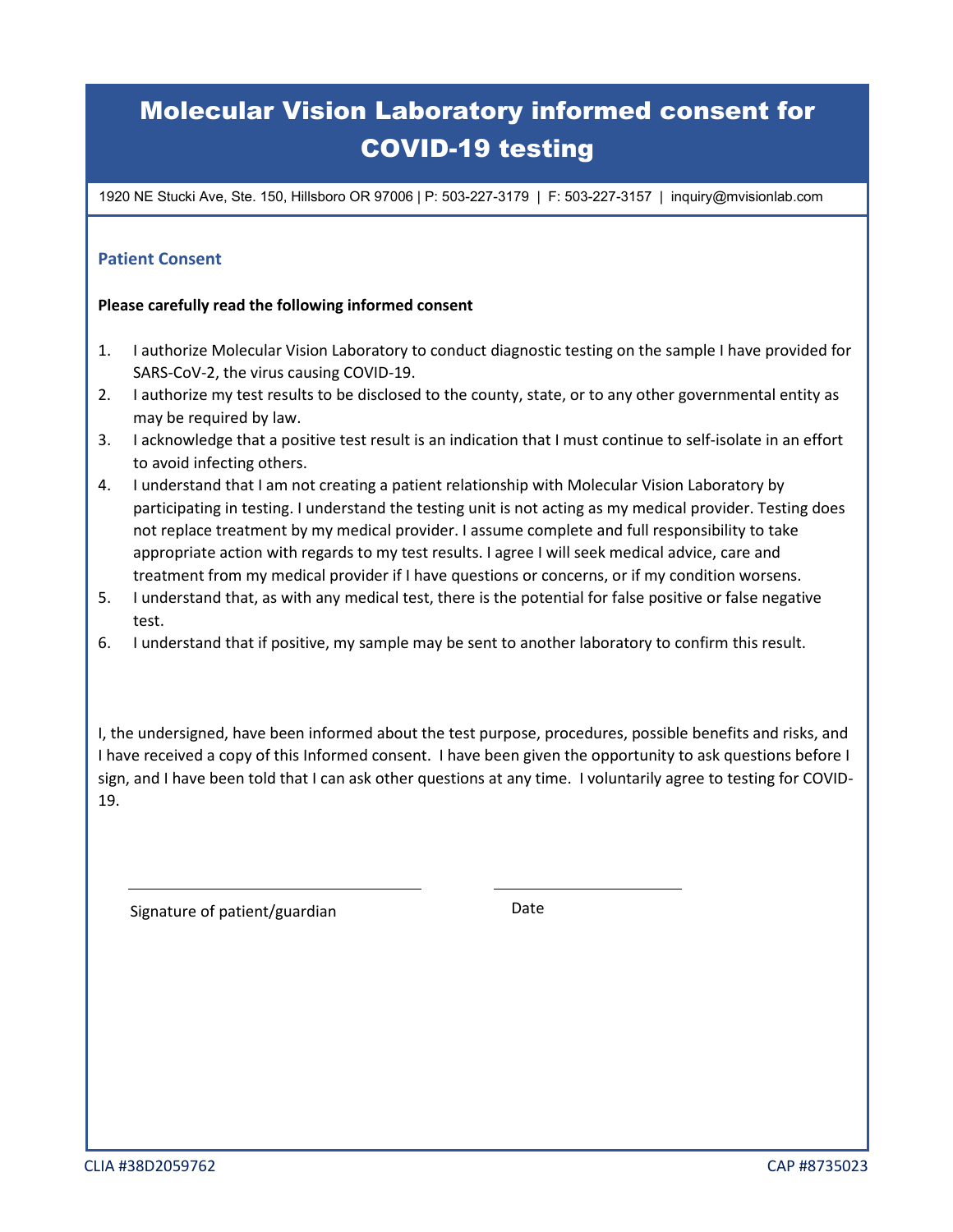| <b>Molecular Vision Laboratory Billing Information for</b> |  |  |
|------------------------------------------------------------|--|--|
| <b>COVID-19 diagnostic testing</b>                         |  |  |

1920 NE Stucki Ave, Ste. 150, Hillsboro OR 97006 | P: 503-227-3179 | F: 503-227-3157 | inquiry@mvisionlab.com

### **Credit Card Billing Information**

**Please note that you will need to pay an additional charge of \$35 to obtain a doctor's prescription through us to run the test. We will provide you with instructions for this payment when you submit your sample.** 

**Please provide select your requested turn around time and provide your billing information for the diagnostic test.** 

Same day report service (\$150) - Result within 6 hours (must have sample by 9am) Next day report service (\$99) - Result within 26 hours

| Mastercard Visa American Express Other                                                                                                                                                                                        |
|-------------------------------------------------------------------------------------------------------------------------------------------------------------------------------------------------------------------------------|
|                                                                                                                                                                                                                               |
| Security Code (4-digit number for American Express): _____________<br>Exp Date: ________                                                                                                                                      |
| Please bill my credit card the amount indicated above for diagnostic laboratory test performed by                                                                                                                             |
| Molecular Vision Laboratory.                                                                                                                                                                                                  |
|                                                                                                                                                                                                                               |
| <u> 1989 - Johann Barn, mars eta bainar eta idazlea (h. 1989).</u><br><u> 1989 - Johann Stein, marwolaethau a bhann an t-Amhair ann an t-Amhair an t-Amhair an t-Amhair an t-Amhair an</u><br>Date<br>Signature of cardholder |
| Please note that Prescription Service at MVL (\$35) must be paid directly to the doctor on -site, so please<br>bring cash/personal check or pay by Paypal on-site.                                                            |